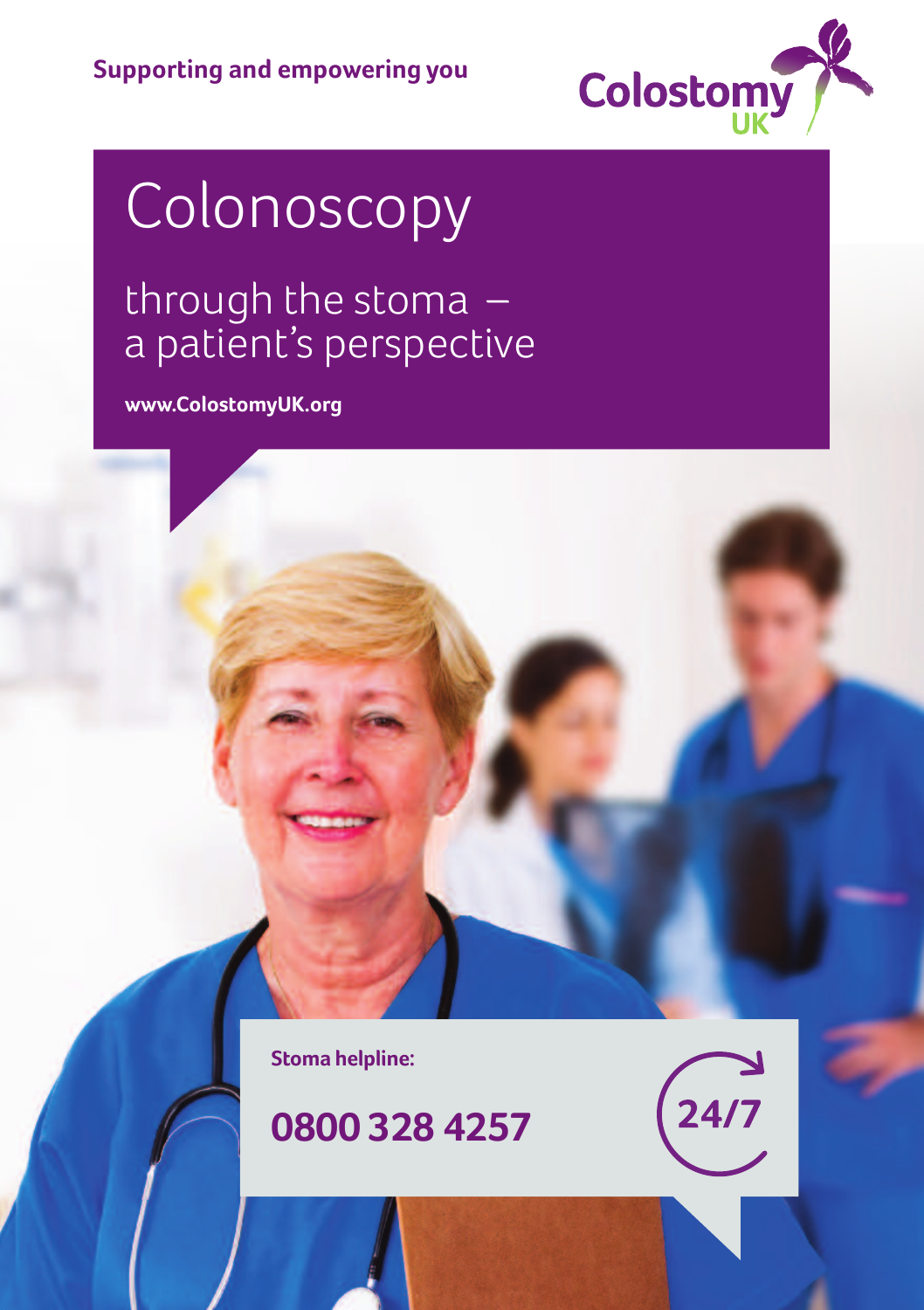# Colostomy UK

We are Colostomy UK. Here if you have questions, need support or just want to talk to someone who lives with a stoma.

Your voice on the bigger issues: advocates for your rights and campaigning to raise awareness of what matters to you; running projects to empower you; building communities to support you.

### Contact us

#### **Write to:**

Colostomy UK 100 Berkshire Place Winnersh Wokingham Berkshire RG41 5RD

**Adminline:** Tel: 0118 939 1537

**Stoma helpline:** 0800 328 4257

**E–mail** hello@ColostomyUK.org

**Website:** www.ColostomyUK.org

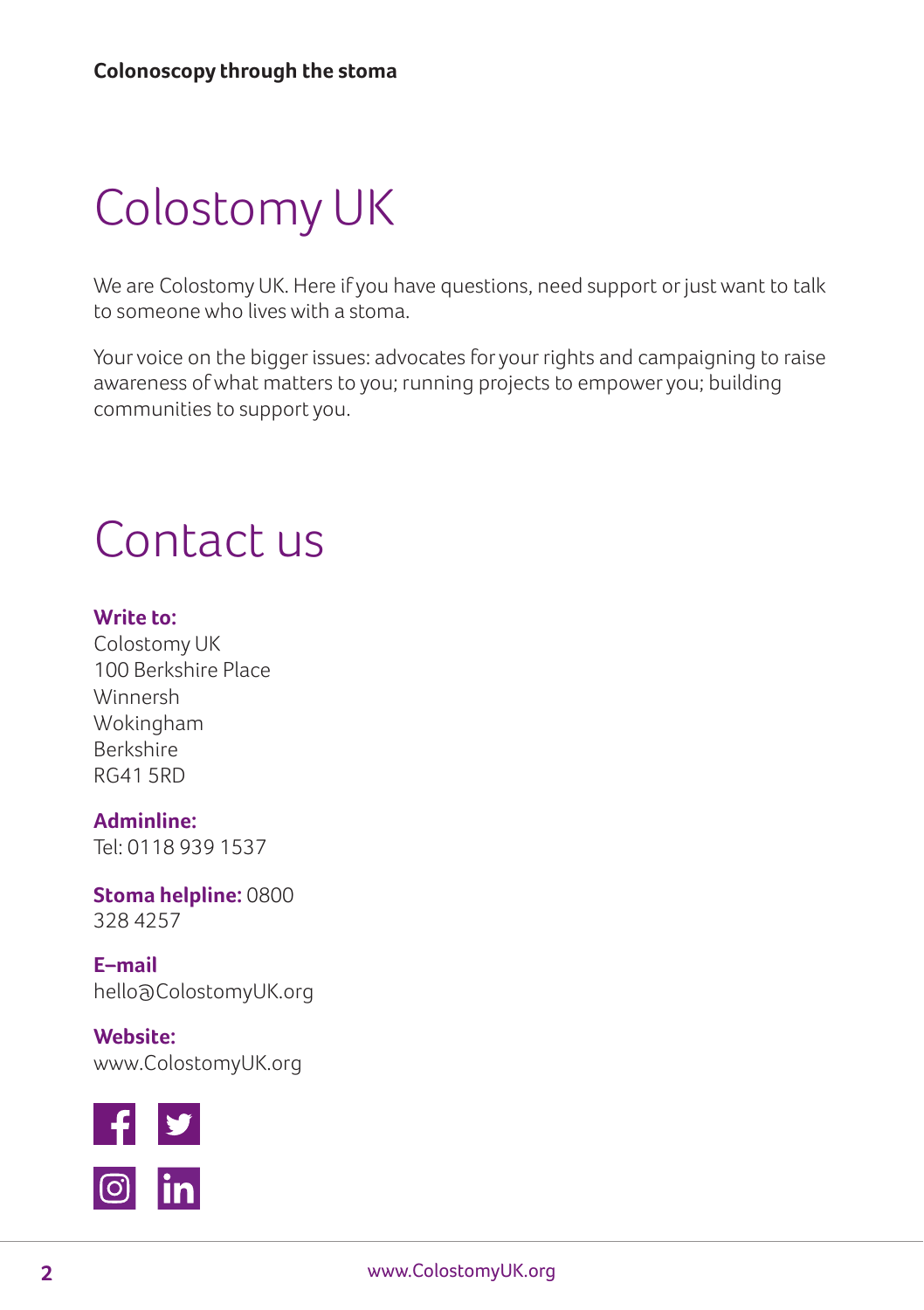

### **Contents**

| Colonoscopy through the stoma: A patient's perspective |   |
|--------------------------------------------------------|---|
| Before your appointment                                |   |
| Bowel cleansing                                        | 6 |
| Drainable bags                                         | h |
| At the endoscopy department                            |   |
| Polyps                                                 | 8 |
| Support from Colostomy UK                              |   |
|                                                        |   |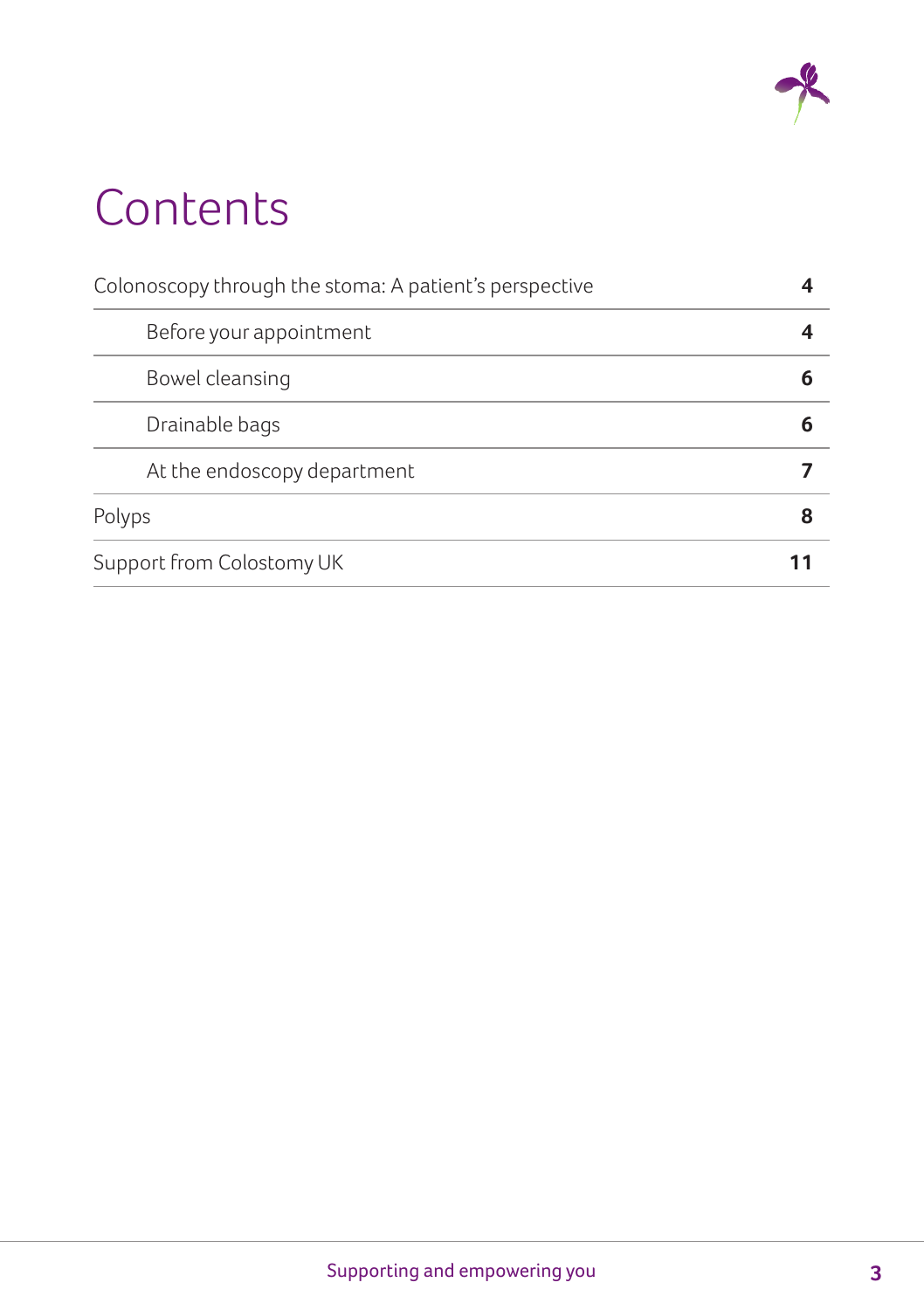### Colonoscopy through the stoma: A patient' s perspective

#### **Before your appointment**

If you are taking medicines to thin the blood (e.g. Warfarin, Clopidogrel (Plavix) or Aspirin) it is imperative that you speak to your doctor or the endoscopy department to discuss whether you should stop taking them before your appointment. If you have a colonoscopy and are still taking these tablets, then you will have to have an INR test as well (which measures how long the blood takes to clot). If the result of this test shows that your blood is too thin, then any abnormal growths found during the colonoscopy cannot be removed and a further colonoscopy appointment will have to be made.

A colonoscopy is carried out by an endoscopist using a colonoscope. This is a long, thin flexible, soft tube about the thickness of your little finger, with a bright light at the end to examine the lining of the colon.

The intestinal tract averages eight metres in length. The last couple of metres is called the colon. It is also known as the large intestine. Like a piece of flexible pipe, the colon is hollow and its innersurface is normally smooth. For unknown reasons, some of us grow small lumps of tissue, or polyps on the inner wall of the colon. A colonoscopy can reveal any small abnormalities and take biopsies (a tiny piece of tissue for laboratory analysis).

Normally the colonoscope is passed into the colon through the anus, but for ostomates it is inserted through the stoma.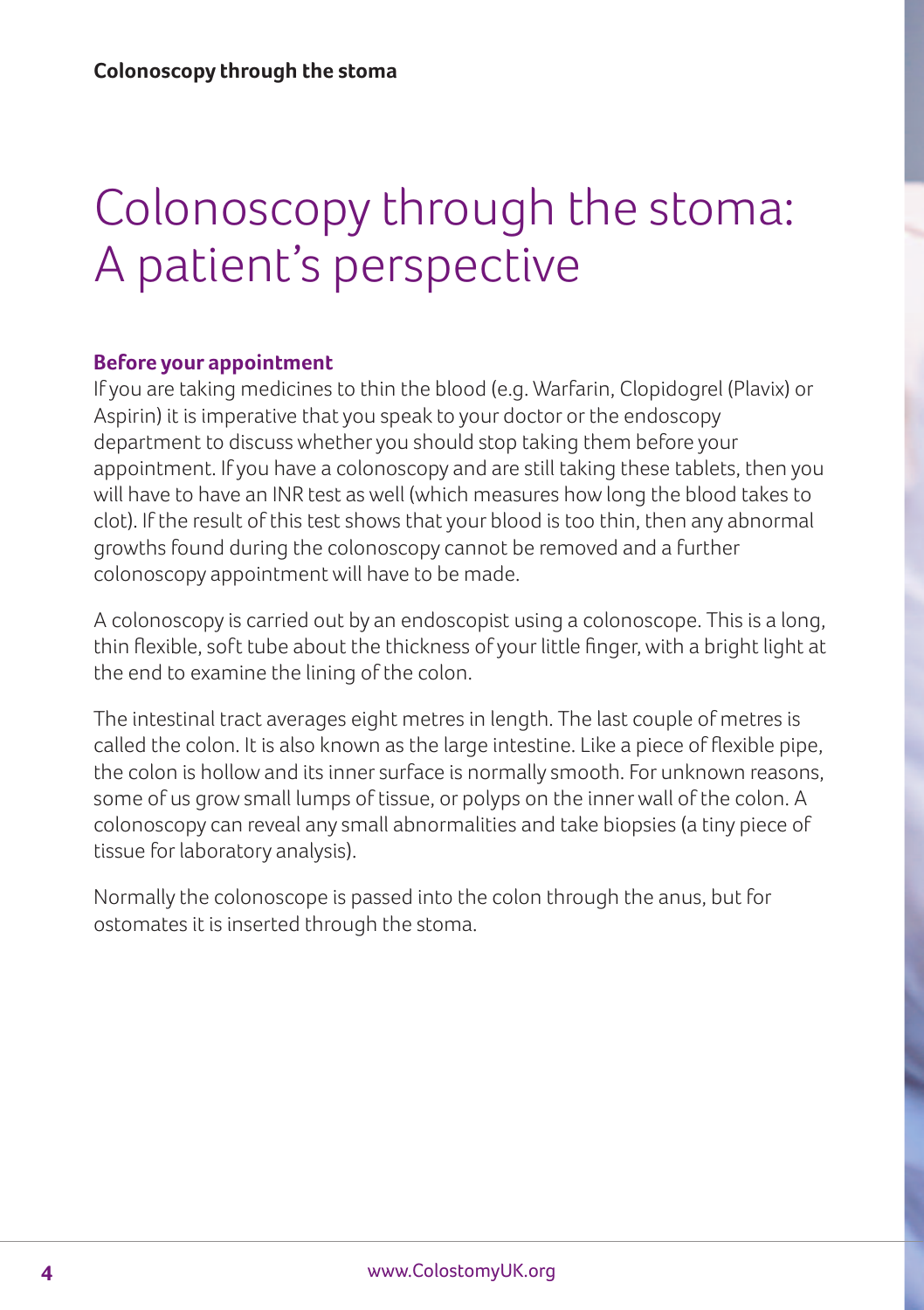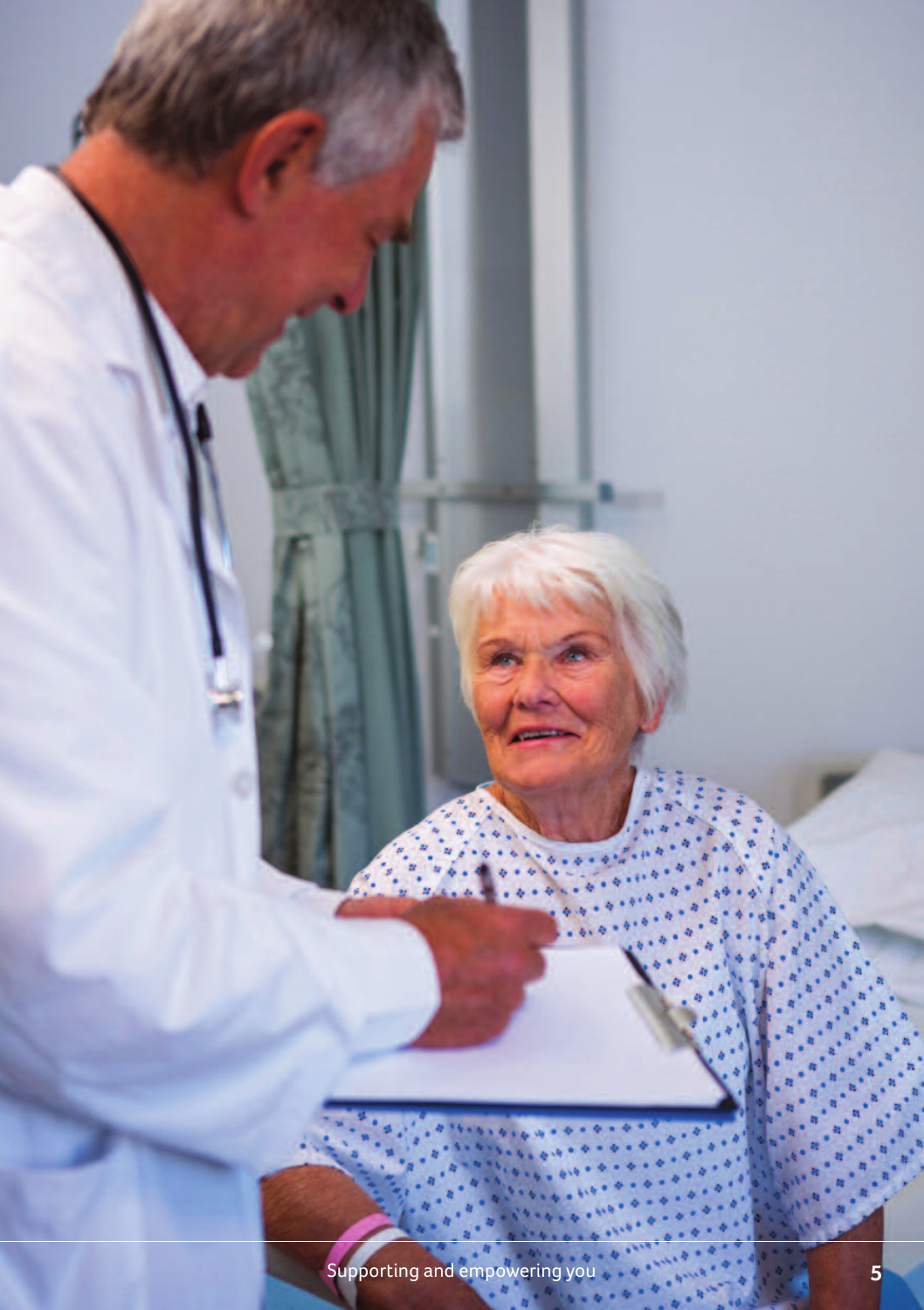#### **Bowel cleansing**

The bowel has to be clearso prior to your appointment you will be sent a special bowel cleansing solution with easy to follow instructions. The preparation you receive will depend on your endoscopy department. Flavouring it with fruit squashes (not blackcurrant) can make it more palatable and using a strawwill help as the drinkwill then miss the taste buds. The instructions will also advise you what you are allowed to eat, this will depend on whether you have a morning or afternoon appointment. Usually clearsoups, fluids, clear jelly (not red) and meat extract drinks are allowed at certain times prior to the procedure.

On the day before your colonscopy, while you are taking the bowel cleansing solution, you should stay close to the toilet, as yourstoma is likely to be active. It is also a good idea to have hand towels close by and a mattress protector.

#### **Drainable bags**

It is advisable to ensure that you have a supply of drainable bags, so that you do not have to keep peeling off the bag each time it fills up. Phone your bag provider and ask for a variety of drainable bags and make sure you have tried them out before you have your colonoscopy, to ensure the adhesive sticks and there are no leaks. For those who haven't used drainable bags before, it helps to wash the outlet with anti bacterial solution after each opening.

If you have trouble kneeling to drain the bags into the toilet, it is helpful to put a bucket on top of the toilet to drain the bag into and then empty into the toilet.

This procedure can make you feel quite cold as it causes a strain on the body, so ensure that you keep warm.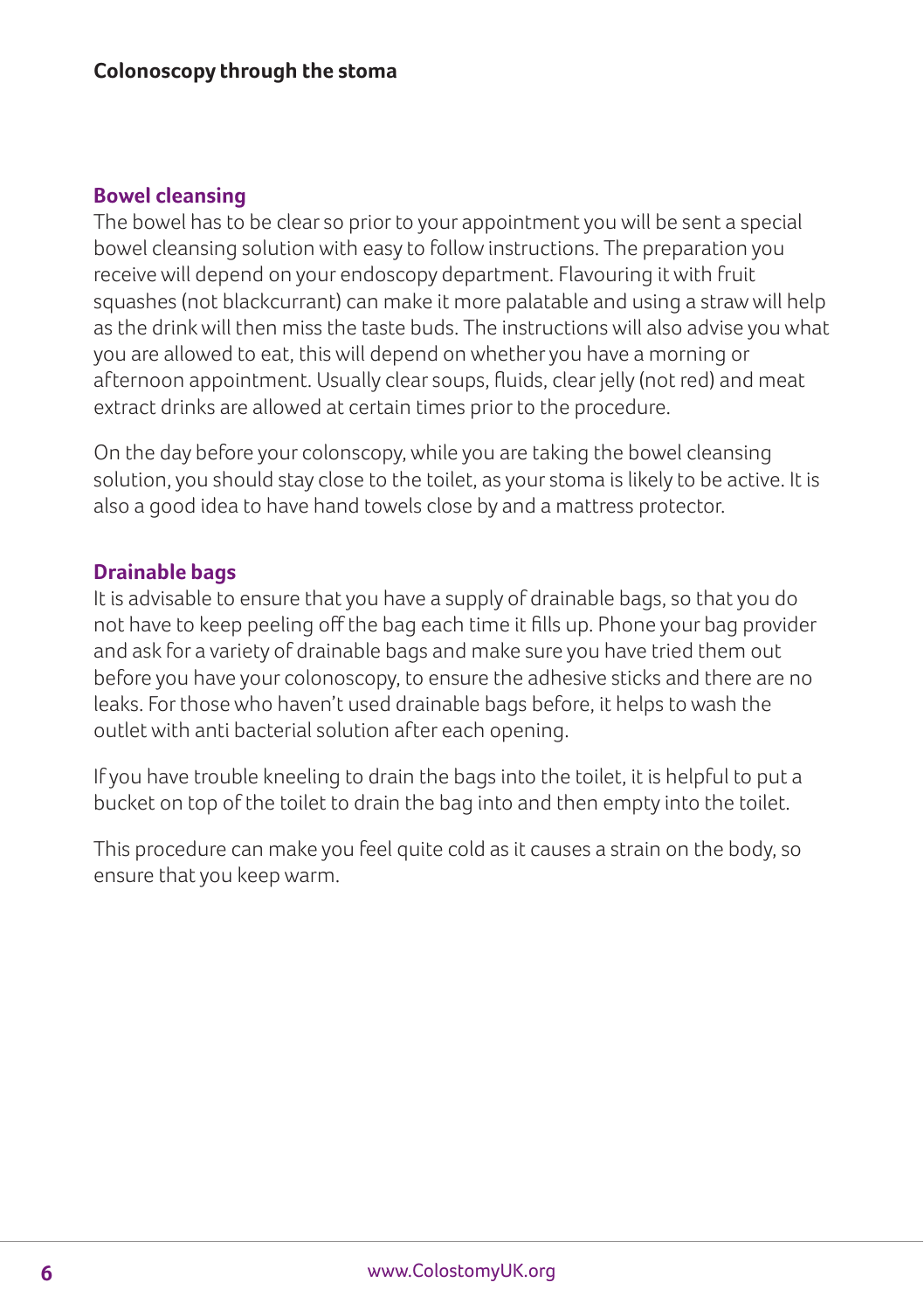

#### **At the endoscopy department**

You will have to fill in forms and agree to the colonoscopywhich lasts between 15–60 minutes. However, allowing for preparation and recovery, you should plan to be in the endoscopy department for up to four hours. It is advisable to have someone bring you and pick you up. Even if you do not elect to have the sedative, you can feel a bit fragile after the procedure.

When you put on the hospital gown, remember to have the opening to the front. The nurses may comment that the opening should be at the back, but point out that the colonoscopywill be carried out through the stoma.

In the endoscopy room you will be asked to lie on your back on the treatment couch and given a sedative by injection. Many patients remember nothing of the procedure. Sometimes the sedative can knock you out completely. The advice given by the hospital is that you do not drive, operate machinery, work or make any important decisions for 24 hours after the sedation and that a relative or friend should staywith you. You can opt not to have the sedative. This will enable you to see exactlywhat is in your colon and discuss with your endoscopist what is happening.

Once the colonoscope has been inserted through the stoma and into your colon, air is passed through it to give the endoscopist a clearer view. This can cause some discomfort. During the procedure, the consultant maywant a sample of the lining of the bowel to be taken for examination in the laboratory. This is called a biopsy. Only a small piece of tissue is removed using tiny forceps and the process is painless. The endoscopist may also remove any polyps (abnormal growths of tissue) through a side channel in the colonoscope.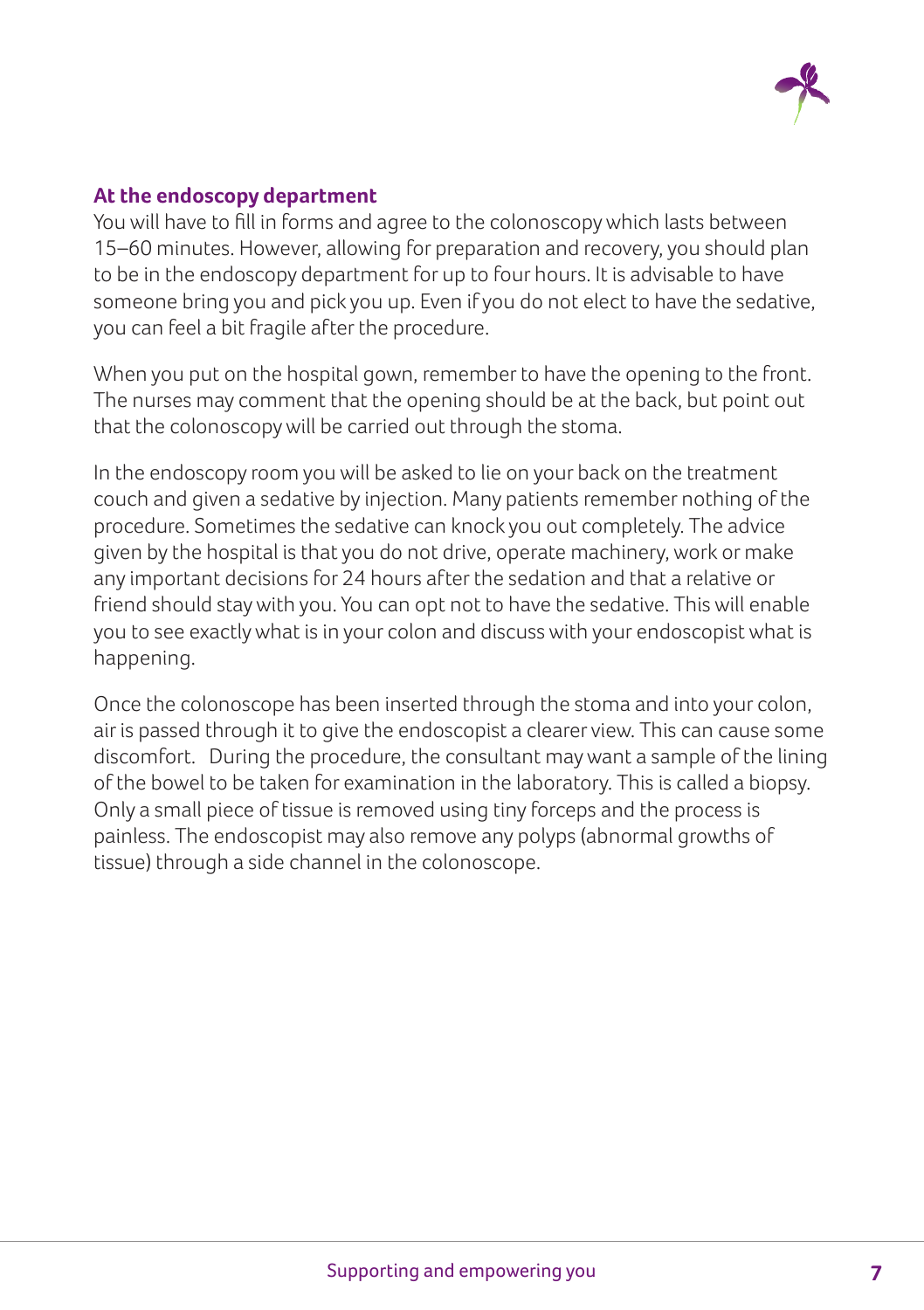## Polyps

There are various types of polyps:

- Non–cancerous (benign) polyps called adenomas that could become cancerous and need removing.
- Harmless polyps that may not need removing (metaplastic or hyperplastic).

Polyps also vary in shape:

- Sessile these grow directly on the innerwall of the colon and look like spilled paint.
- Pedunculated these are on stems orstalks and look like mushrooms.

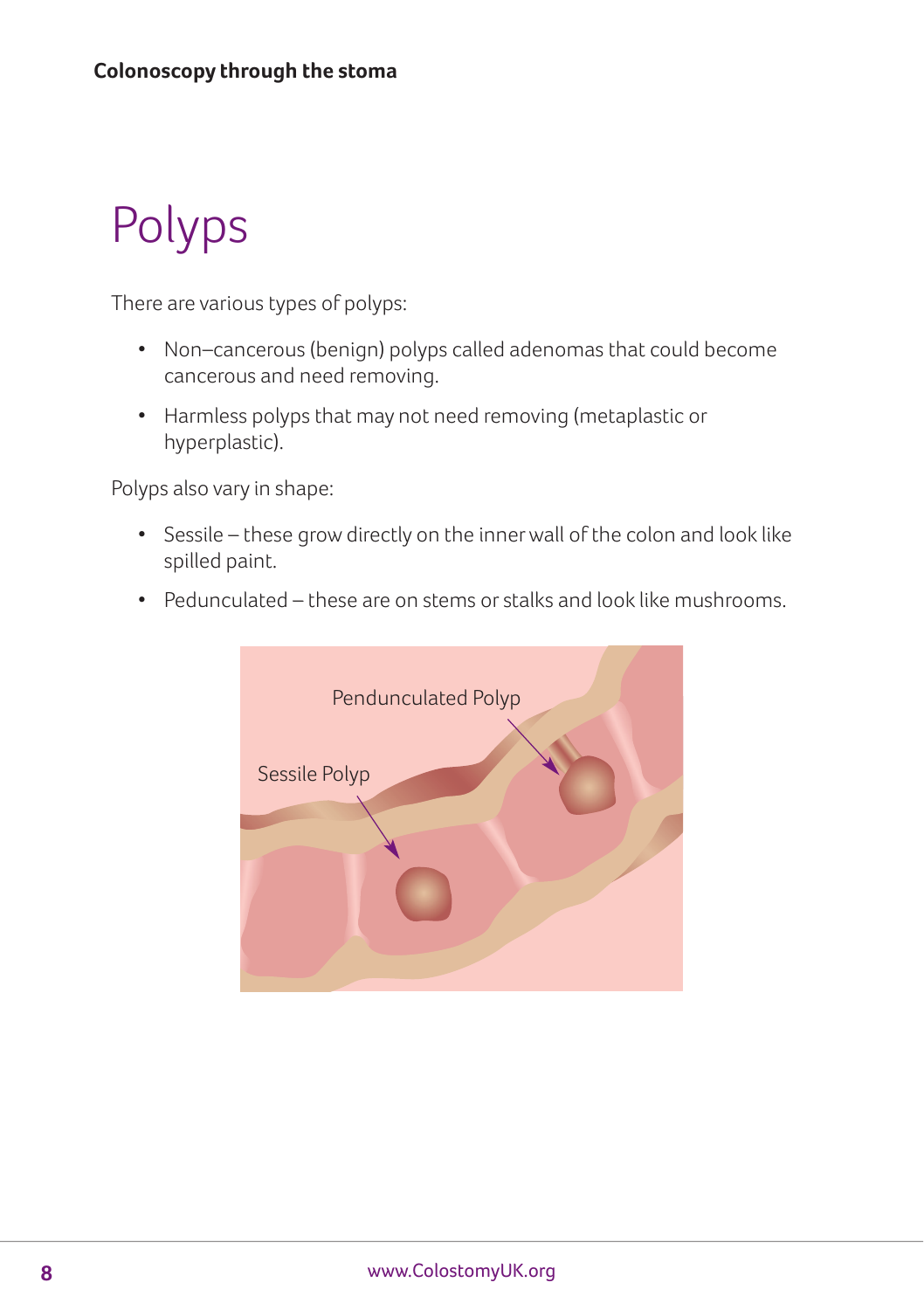

#### **What happens after a colonoscopy**

You may feel pressure, bloating or cramping because of the air passed through the colonoscope during the procedure. This should pass quickly. When you put your stoma bag back on it will fill up with flatus (wind) so it is advisable not to cover the filter and to change again, once you have finished in recovery.

In some cases the endoscopist or a member of nursing staffwill discuss with you the findings and will give you a copy of the colonoscopy report. This will also be sent to your GP. S/he will also advise when you should return for future colonoscopies.

You will then be offered a cup of tea and a biscuit and should not leave until the nursing staff agree that you are well enough.

For most patients, national guidelines recommend a check once every five years but if you have a particular risk of further cancers or form a lot of polyps, you may be offered check ups every one to three years. It generally takes up to ten years for cancer to form from polyps. You are entitled to opt for a regular repeat procedure if the polyps have re–grown. It is better to have them frequently – up to once a year – to ensure the growths are removed. For genetic reasons your consultant may advise that you should have them investigated annually.

#### **What are the possible risks?**

Although endoscopists are trained in all aspects of the procedure, including polyp removal, complications can occur. These include:

- Perforation or tear through the bowel wall that could require surgery.
- Bleeding from the site of biopsy or polyp removal usually minor and stops on its own.
- A reaction to the sedative injection.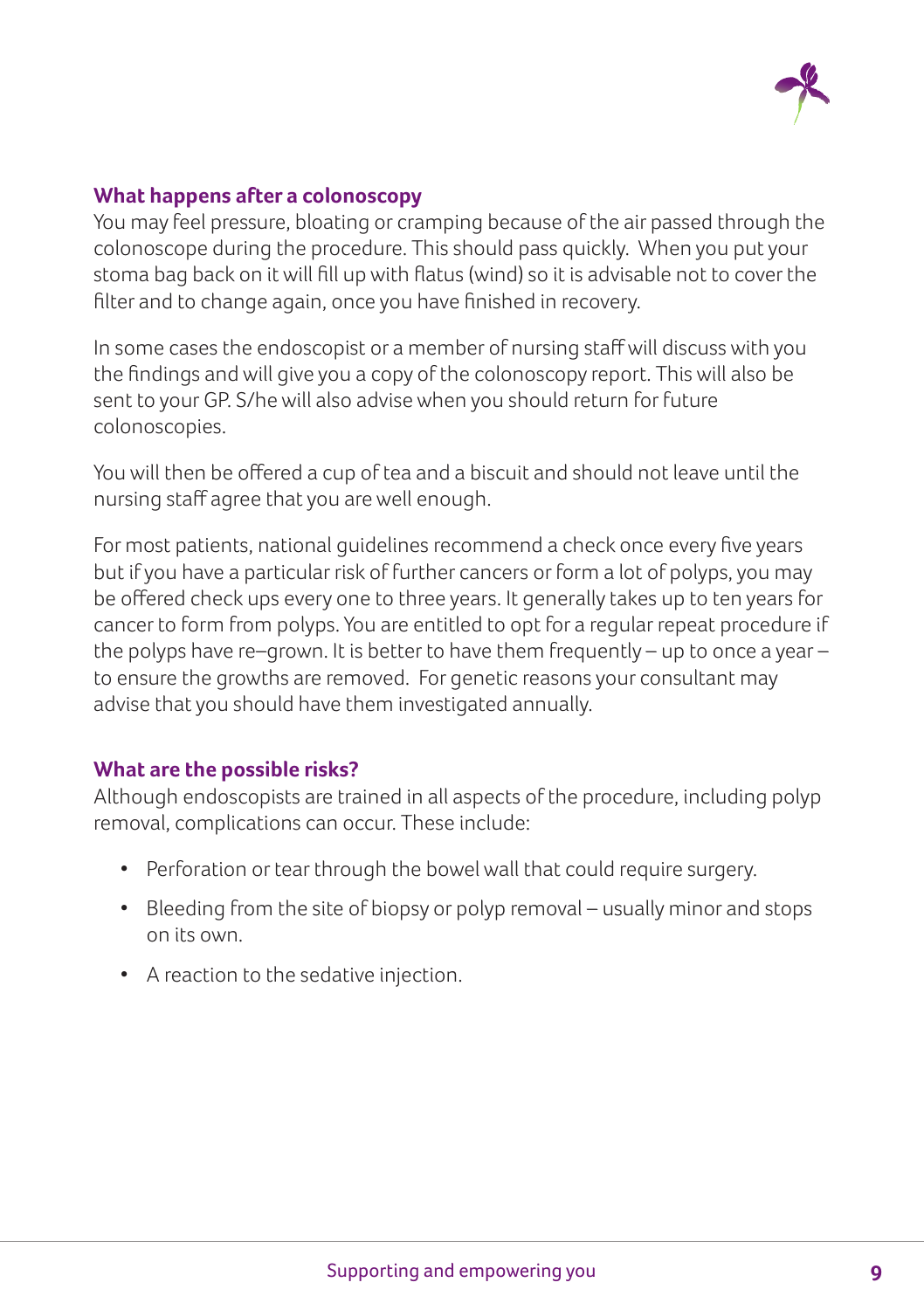Complications after a colonoscopy are rare (less than 1:1000), but it is important for you to recognise early signs of any possible complications. The risk of complications is higherwhen a colonoscopy is used to apply treatment such as removal of polyps.

Contact your GP or attend the emergency dept if you notice any of the following symptoms or if you are worried:

- Severe abdominal pain.
- Vomiting.
- Fever and chills.
- Continual bleeding and the passage of large blood clots on more than one occasion after a polyp is removed.

#### **When will my GP and I know the results?**

In many cases, the endoscopist will be able to tell you the results of the tests immediately and may be able to print the colonoscopy report for you to take home. It may, however, take several days to get the results if a biopsy has been taken or polyps removed. These results will be sent to your GP or an endoscopist in the outpatient clinic or on the ward so they can discuss the results with you.

#### **Final points**

Don't worry if you do not remember all you have read, as you will have plenty of opportunity to discuss the procedure and your condition with the medical and nursing staff.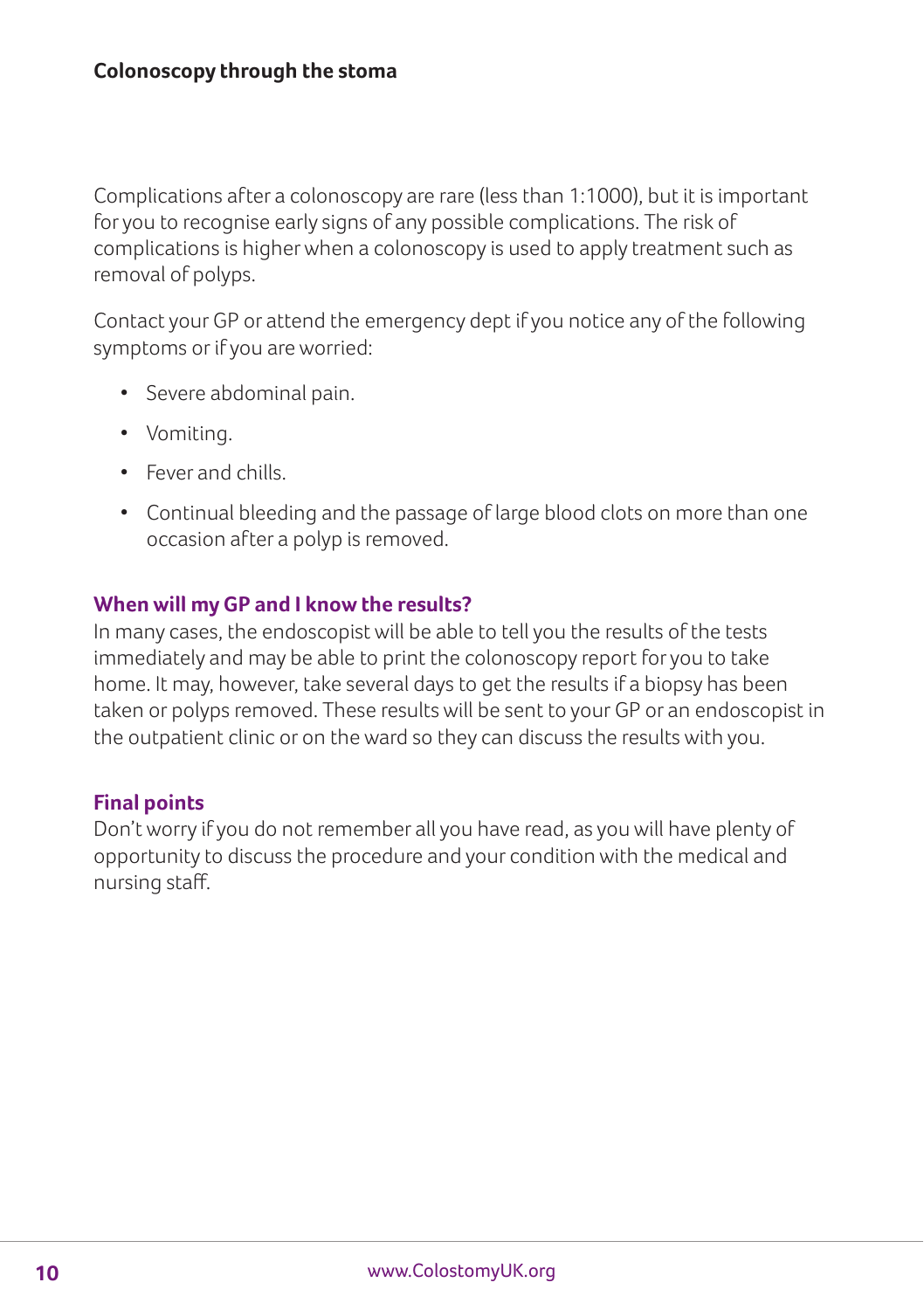

# Support from Colostomy UK

We hope that you have found this booklet useful. Many of volunteers have had colonoscopies through the stoma. If you would like to talk to one of them before your appointment then please call or e–mail us and we will be pleased to arrange this.

#### **We provide:**

- A 24–hour free Stoma helpline: **0800 328 4257.**
- Information booklets, leaflets and factsheets about all aspects of living with a stoma.
- *Tidings,* a quarterly magazine full of the latest news, articles by stoma care professionals, product information and real–life stories from other ostomates.
- A closed Facebook group forsupporting each other and exchanging hints and tips.
- A website that provides practical information, details of open days and a directory of organisations, support groups, products and services.